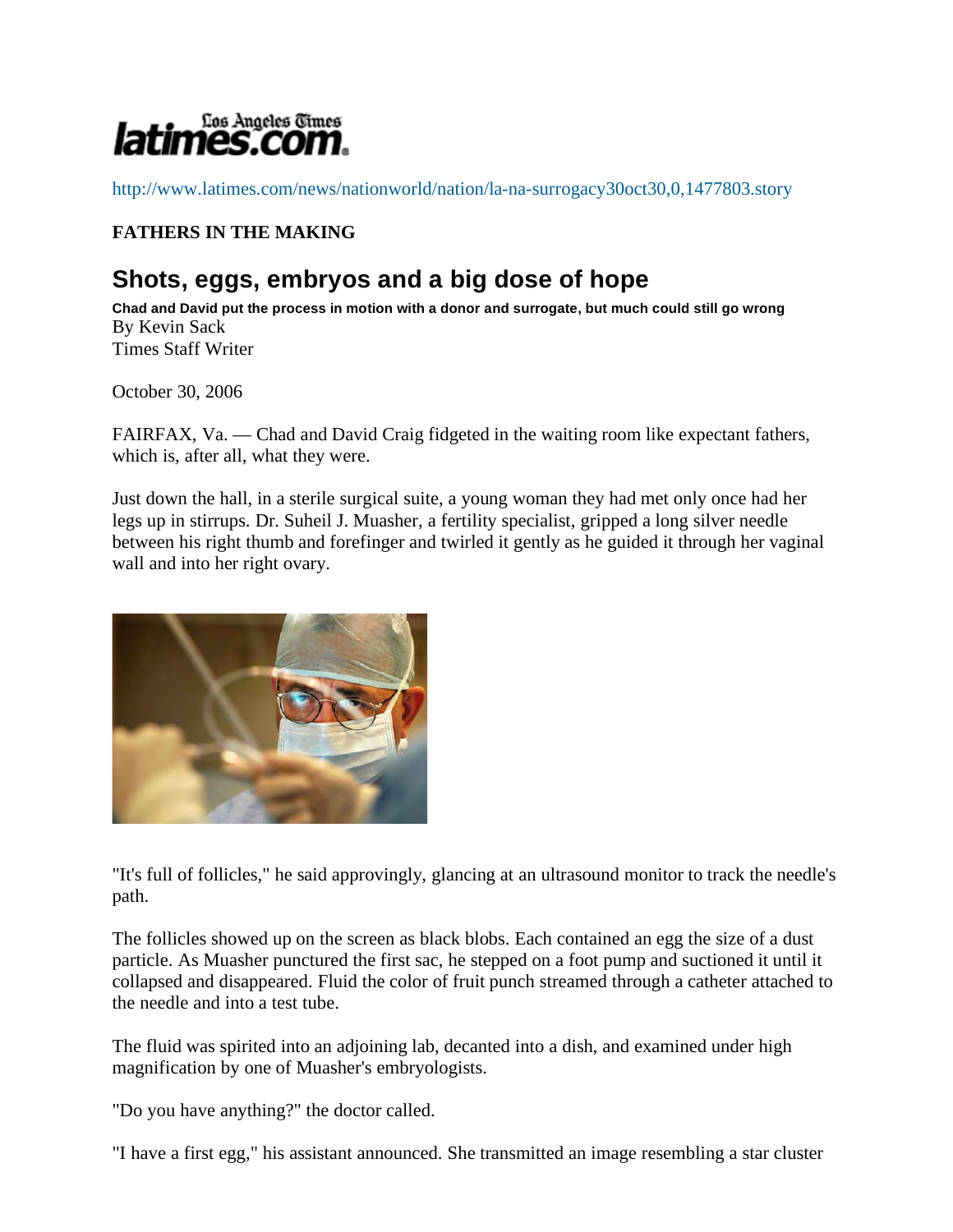onto a monitor in the operating room. The anesthesiologist, Dr. David C. Yarnall, couldn't resist. "Looks like it's sunny side up," he said.

The date was Oct. 9, 2004, and Chad and David had been awaiting this moment for nearly two years. It was the first significant medical step in their unconventional quest to become fathers, an undertaking that would have been inconceivable a few years earlier.

As gay men trying to produce genetic offspring through a gestational surrogacy arrangement, Chad and David had invested their hopes and their savings in the primacy of technology over biology.

They knew from years of research into assisted reproduction that success was never guaranteed. And their process would have more moving parts than most. They were paying one woman to provide her eggs, and another to carry their artificially inseminated embryos to term. To make it all happen, they had assembled a team of doctors, nurses, embryologists, technicians and lawyers. Things could go wrong at any stage, and Chad and David would have little control over events beyond playing the odds.

At the moment, none of that mattered. After months of planning and anticipation, it felt to them like Christmas morning.

"We are absolutely on the edge of our seats," said Chad. "The process is such a test of patience. Tons of waiting and then quick and short bouts of intense progress. I am guessing it will just hit me all at once that we are finally about to be pregnant."

Their fate now depended on the intricate choreography Muasher had directed by prescribing various fertility drugs to stimulate the egg donor's production, synchronize her reproductive cycle with that of the surrogate, and prepare the surrogate's uterus to accept an embryo.

They knew their egg donor only as Jessica, but their dreams of building a family relied heavily on this near total stranger. She was single and 25, in her egg-producing prime, but she had never been pregnant or donated eggs before.

For the previous three weeks, at Muasher's direction, Jessica had injected herself daily with hormones. Each morning, she numbed one of her hips with an icepack and jabbed it with Lupron, a synthetic formulation that prevented her from ovulating until the desired moment.

At night, she gave herself two shots that stimulated egg production — Follistim (derived from the ovarian cells of Chinese hamsters) and Repronex (extracted from the urine of postmenopausal women). In addition to bruising from the injections, Jessica suffered side effects like sleeplessness, headaches and bloating that sometimes forced her to unbutton her jeans.

Muasher carefully monitored her hormone levels and follicle development through regular blood tests and sonograms, and tweaked the dosages accordingly. The adjustments were critical to warding off a rare but dangerous condition known as hyperstimulation, which could lead to renal failure or blood clots.

"It's more of an art than a science," Muasher explained, "because people respond differently to the medications." Indeed, he had tried to treat Jessica conservatively, but based on her sonograms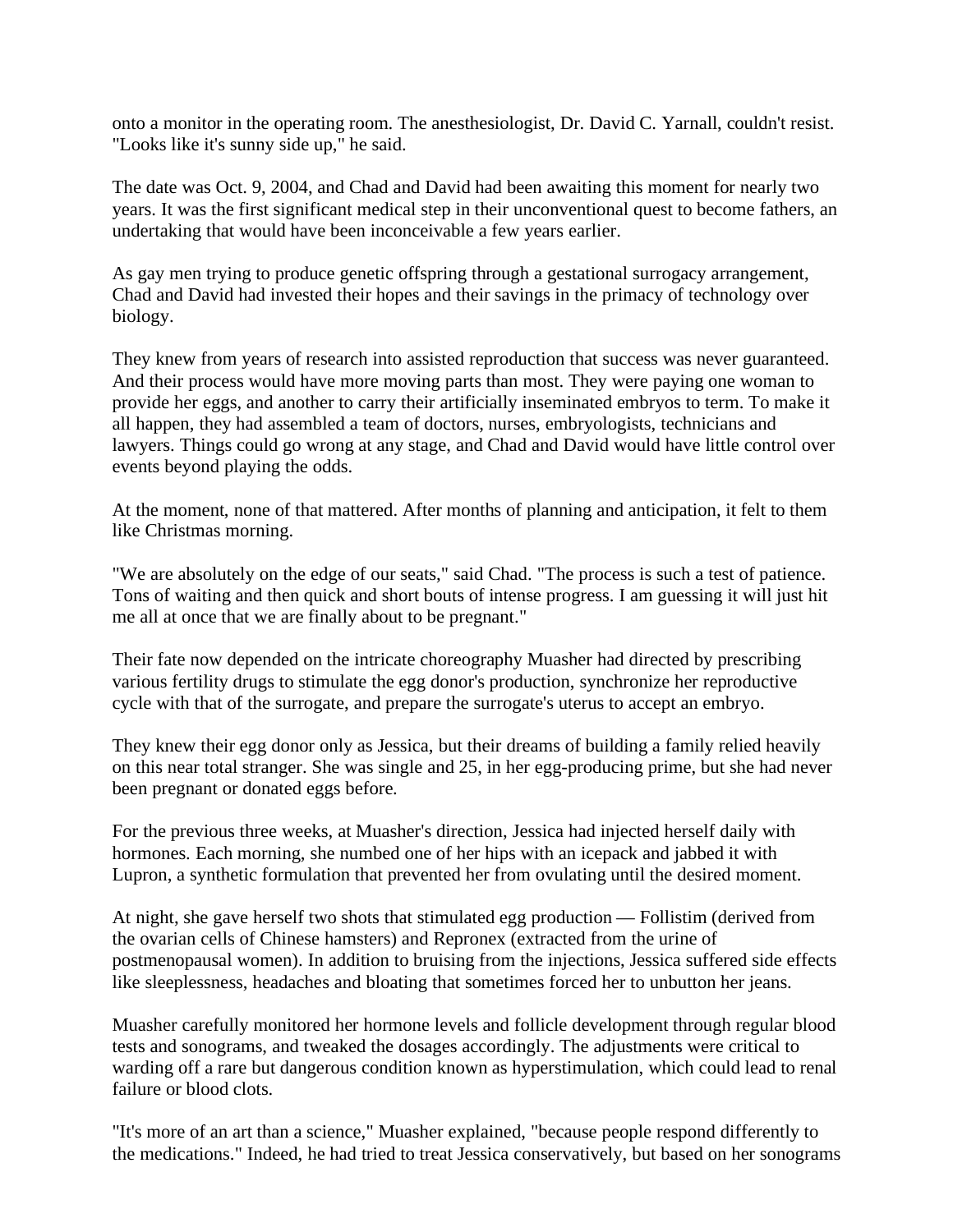he projected she would yield at least 20 eggs, well above average.

Precisely 35 hours before Muasher planned to retrieve the eggs, Jessica gave herself a final "trigger shot" of yet another hormone that would prepare her follicles for ovulation. The timing of the procedures was calculated so that the peak of her egg maturation would dovetail with the priming of the surrogate's uterus for maximum receptivity.

That moment did not always coincide with office hours. When Muasher began suctioning Jessica's follicles, it was 7:45 on a Saturday morning. Chad, 33, and David, 36, steeled themselves in the waiting room with coffee and Krispy Kreme doughnuts as the doctor methodically punctured one sac after the next. With a single swift stroke, he guided the needle through three abutting follicles, like a toothpick through cocktail olives.

After he finished, Jessica was wheeled into recovery, where she emerged quickly from a deep sedation. "How many eggs?" she asked groggily.

"We did very well here," Muasher reported. "We got about 26 eggs."

"Woo-hoo!" she cheered.

"You go, girl," said the anesthesiologist.

After Muasher informed Chad and David of Jessica's bountiful harvest, they donned yellow surgical gowns and blue hairnets to greet their heroine. Though her full identity was to remain anonymous, she had agreed to let them visit her in the recovery room.

"Twenty-six! Twenty-six!" she grinned, giving a thumbs-up.

"Oh my gosh, you're such a trouper," David said. "Fertile Myrtle."

They presented her with an arrangement of white roses and yellow freesia, and then a box from Neiman's. It contained a sterling Konstantino bracelet, adorned with egg-shaped gold balls.

"How do we even begin to thank you for the generous gift you have given us?" began the handwritten note. "Each and every day from this moment on will be an unfolding miracle for us."

Jessica was touched. "Oh, guys, that's fabulous," she said. "Thank you so much. So, do we want to take bets on how many babies there are going to be?"

"Everything over two," David joked, "we give away as Christmas presents."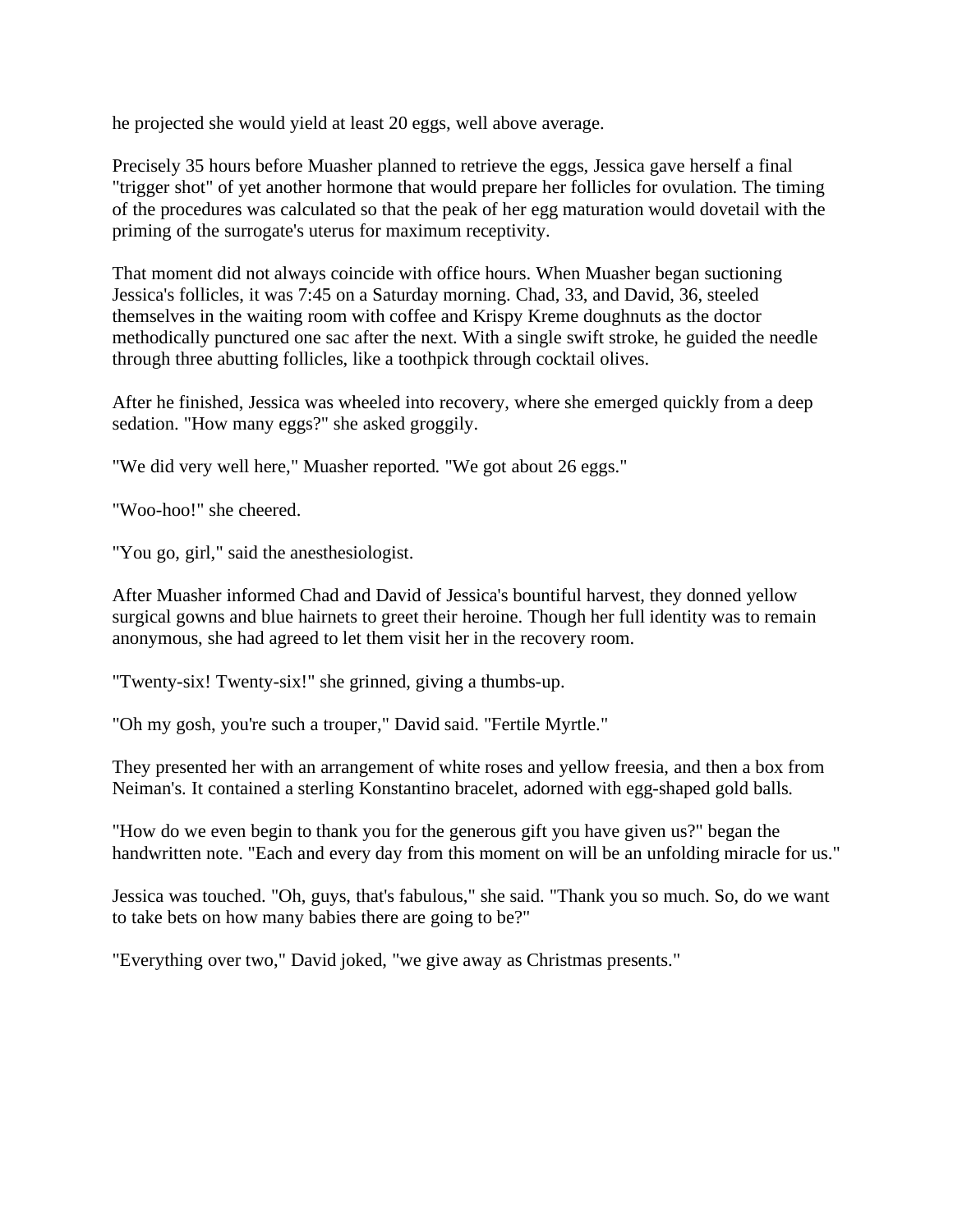

### **Creating embryos**

SHORTLY after the egg retrieval, Muasher's embryologists returned to the lab, where they thawed, washed and counted the sperm that Chad and David had donated months earlier.

In late August, it had fallen to David to collect the frozen samples they had deposited at the Fairfax Cryobank and transport them the few blocks to Muasher's office. He had never felt as self-conscious as he did leaving the sperm bank with a tall, cylindrical canister in each hand.

In the lab that Saturday, the embryologists used a pipette to draw up a drop of sperm from each man's sample and release it onto a counting chamber — essentially a microscope slide overlaid with a grid. By averaging the number of sperm in several squares, and the percentage that were moving forward, they could derive sperm counts and measures of motility.

The two samples were visibly different. Chad's sperm scurried frenetically like mice through a maze. David's, by contrast, seemed in no hurry.

Six hours after the egg retrieval, Jessica's 26 eggs were divided into two batches. They had been rinsed in a special medium of proteins and nutrients and placed in an incubator at body temperature. The embryologists fertilized one batch with Chad's Olympian swimmers and the other with David's lollygaggers (he preferred to think of them as "overcalculating").

That night, the prospective fathers talked about how the ingredients of life were brewing in a dish. "It's not just genetic material now," Chad said. "It's together. The creation of this life has started."

Early the next morning they got a call from one of Muasher's nurses. Of the 26 eggs, 16 had fertilized, nine from David's batch and seven from Chad's. "It sounds like we've got enough for several tries," David said.

So long as Muasher deemed the embryos of comparable quality, Chad and David wanted him to transfer one from each batch. This so-called "dual embryo transfer" would increase the odds that their surrogate, Whitney Cruey, would get pregnant, while also increasing the chances of twins. Chad and David had always been comfortable with that prospect; they wanted siblings, and twins would give them two for the price of one.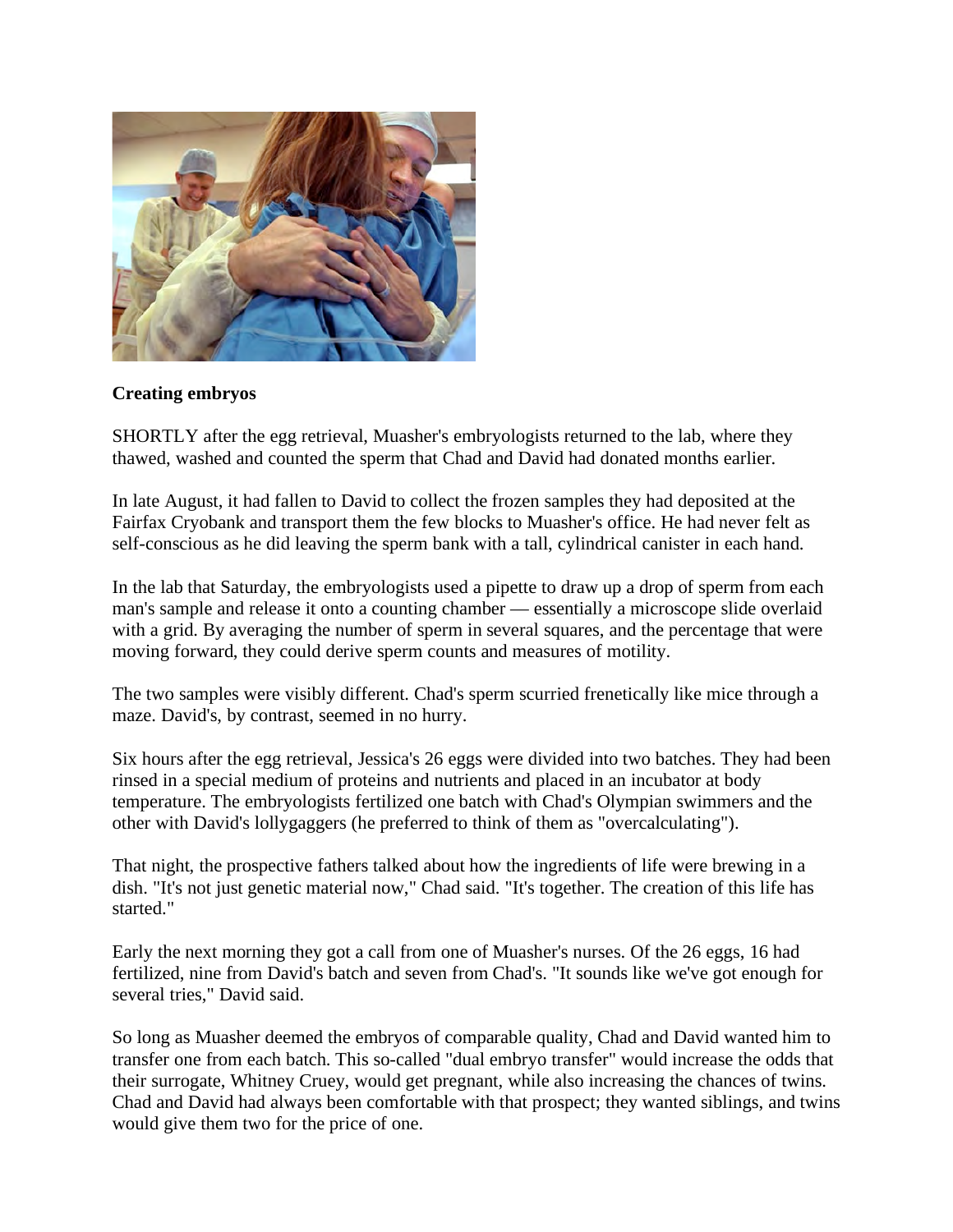Some doctors would not perform dual embryo transfers, because in cases of genetic defects they would not be able to determine a child's paternity without DNA testing. That was exactly what appealed to Chad and David. If possible, they wanted to cloak the paternity of their children, even from themselves, in order to reinforce their equal stature as parents.

With twins, each man presumably would be the biological father of one, though they wouldn't necessarily know which. With a singleton, each would have had an equal chance at being the genetic contributor. If Muasher determined that one man's embryos were better than the other's, they had instructed him to transfer two from that batch, but not tell them whose it was.

The couple recognized there might be an obvious resemblance, or that they might have to learn paternity for a birth certificate. But this way, at least during the pregnancy, if someone had the nerve to ask who the "real" father was, they could answer honestly that they had no idea, or that both of them were.

In addition to choosing which embryos to transfer, Muasher had another critical decision to make — whether to transfer the embryos after three days, when they typically would have grown to eight cells, or after five, when each would have become a mass of 100 or more cells known as a blastocyst. Three-day transfers were more common, but some research suggested that blastocysts were more likely to implant in the uterine lining.

Muasher felt it was an open question. You could expect to lose embryos between the third and fifth days of incubation, meaning there would be fewer to freeze for a second attempt. And if more than one blastocyst were transferred, the odds of a multiple pregnancy would be high. Twins and triplets, while sometimes desired, carried greater risks of miscarriage and premature delivery.

Three days after the egg retrieval, Muasher studied the embryos and saw that a number had cleaved into eight cells. He summoned Chad, David and Whitney to his office that morning.

He told them he had graded 12 of the embryos as good candidates for transfer, based on their structure and cell division. He would try to pick the best one from each man's batch and freeze the rest.

"We're looking at a 50 to 60% chance of success," he said. They had a young egg donor — the most important variable — and pregnancy was more likely with fresh embryos than with frozen ones. If Whitney got pregnant, the odds of having twins would approach 30%.

Statistically, this first transfer would be their best shot.

# **Pregnancy hopes**

WHITNEY felt ready to play her part. A 25-year-old college student, waitress, and single mother from Frederick, Md., she had been wearing estrogen patches on her lower abdomen for nearly three weeks. As the estrogen seeped into her body, it coaxed her uterus into reacting as if she were ovulating. The hormonal surge made her so emotional she found herself sobbing through "Fahrenheit 9/11."

On the day Muasher collected Jessica's eggs, Whitney added a daily shot of progesterone to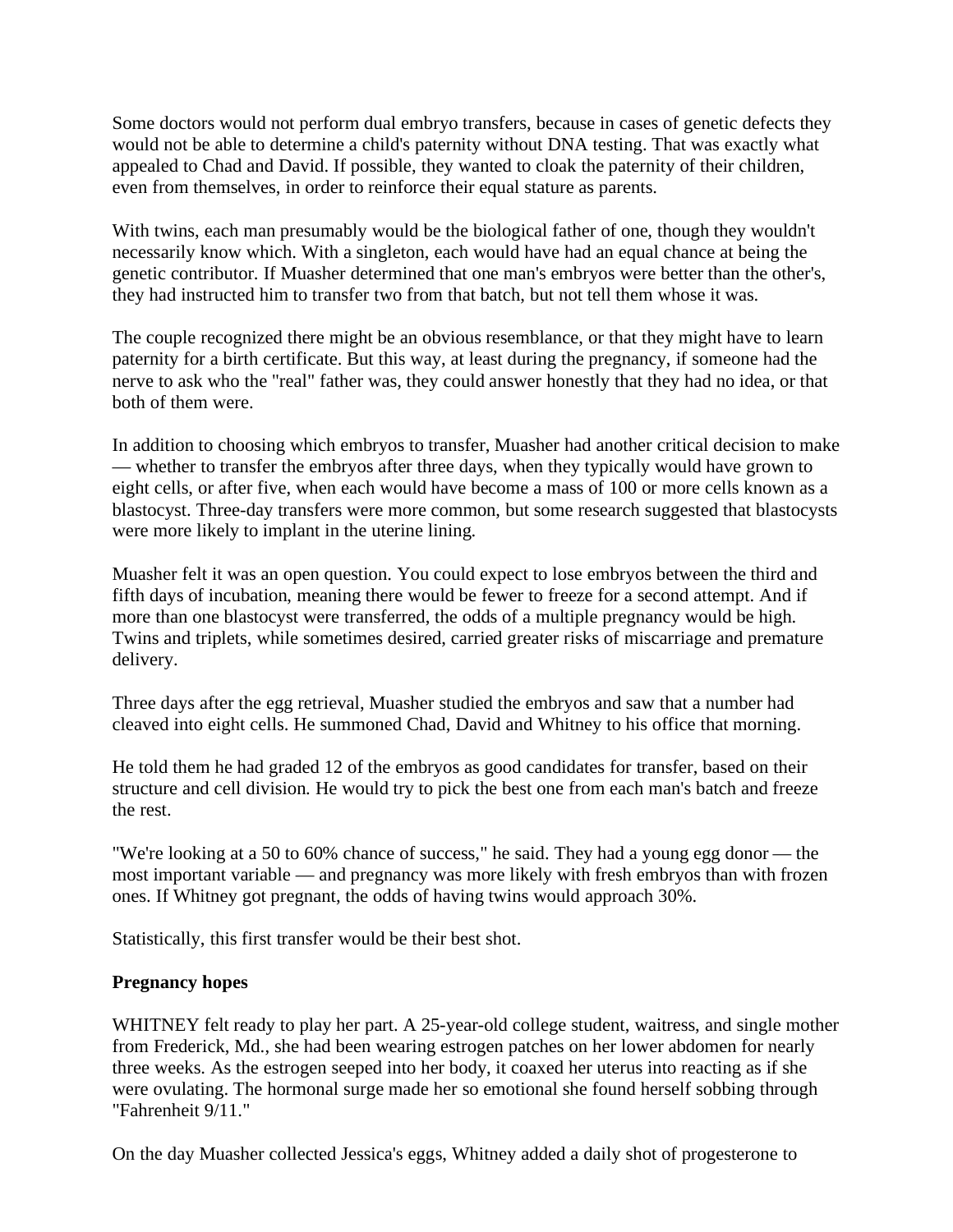thicken her uterine lining. It was administered with a 2-inch-long needle. If she got pregnant, she would have to continue the shots and patches for up to two months, one of many burdens she would endure for her \$20,000 fee. (If she did not get pregnant, she would receive just \$2,000, plus \$500 for each unsuccessful embryo transfer.)

In the nearly five months since Whitney had signed on with Chad and David, they had made a point of going to dinner and visiting each other's homes. But the time they spent together only seemed to magnify their differences.

She couldn't relate to their vacations in Tuscany and the concert tickets they bid for on EBay. She found herself afraid to touch anything in their immaculately decorated house. Their walk-in closet was the size of her apartment bedroom, and she wondered if they had any idea how much baby-proofing the place would require.

On the morning of the procedure, classical music lilted through Muasher's operating room as he prepared Whitney to receive the embryos. Dressed in blue scrubs and masks, Chad and David took seats just to her left, and reached for each other's hands.

The embryologists flashed magnified images of the two embryos onto a monitor in the O.R. They looked vaguely lunar, their eight cells like craters in a gray landscape. This is surreal, Chad thought, our first view of our children.

"They look almost perfect," Muasher said. "This is the uterus there. We're going to try to put the embryos right in the middle."

Muasher took the catheter containing the embryos, which were suspended in fluid, and maneuvered the tip into place. He depressed the plunger on the syringe and held it for 15 seconds. After withdrawing the slender tube, he handed it to an embryologist to check under a microscope. She returned to say the embryos were gone.



Whitney smiled serenely throughout the procedure, which she said was no more uncomfortable than a Pap smear. Muasher instructed her to limit her activity for 24 hours, and to return in 13 days for a pregnancy test. He handed Chad and David the culture dish that had held the embryos.

"If it works, this will be like your first baby crib," he said. "Good luck."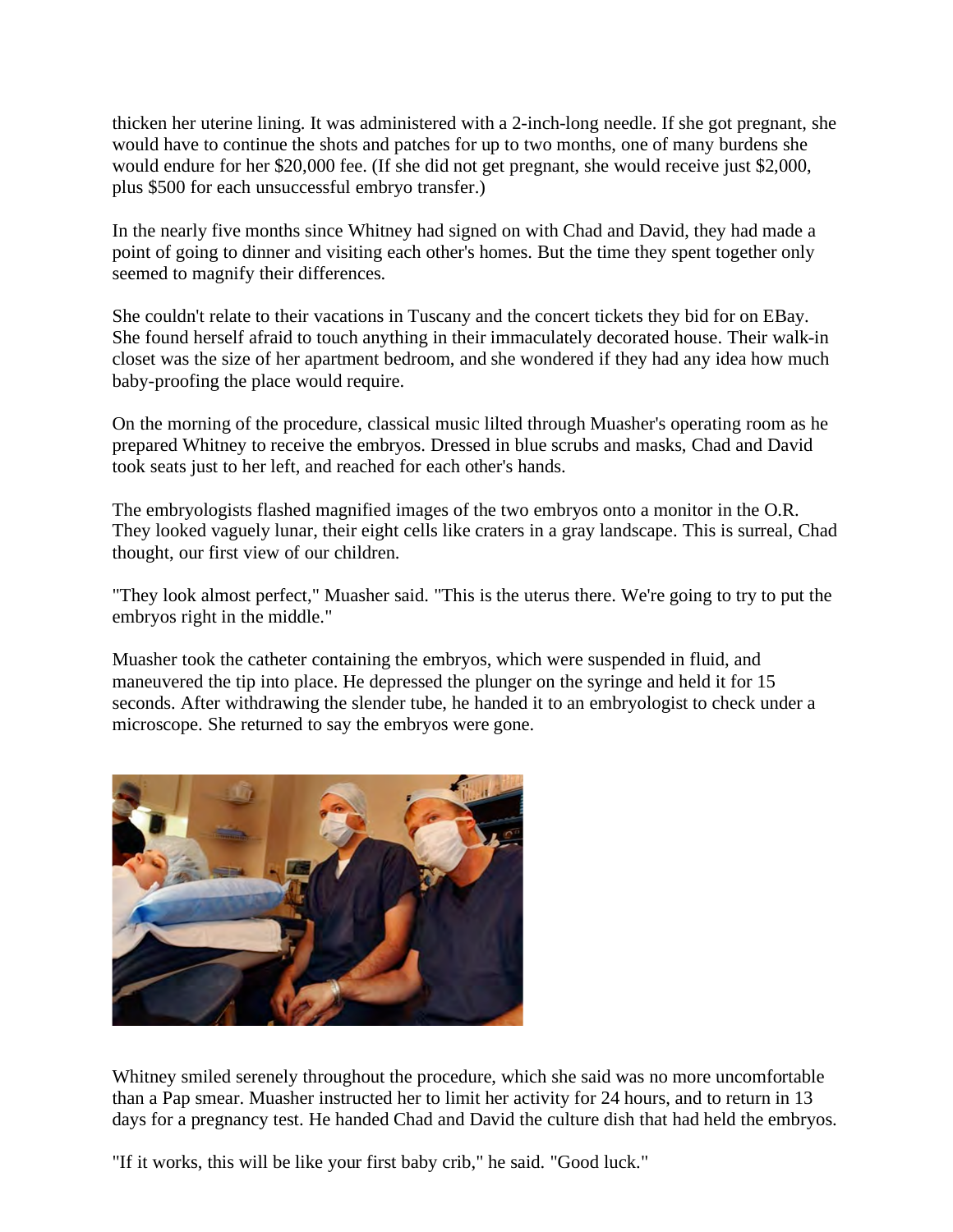Chad and David were amazed by what they had witnessed. As they settled in for their two-week wait, they were utterly convinced Whitney was pregnant.



#### **Getting the news**

WHITNEY arrived at the Craigs' house in northwest Washington about 11 a.m., her 2-year-old daughter in tow. It was a dreary morning, with a white fog enveloping the Washington Monument. She had just given blood at Muasher's clinic and the nurse had told her to call at 2 p.m. for the pregnancy test results.

Chad arrived home from work with 20 minutes to spare. "I'm so stressed out that I'm beyond stressed out," he announced.

The two-week wait had been tough on him. Unable to focus at work, he kept searching the Web for pictures of embryonic development so he could imagine what their child might look like on any given day.

Chad slid into a kitchen chair next to David, who placed the phone on speaker and called Muasher's office. The room was silent as the call routed from one assistant to the next and then to the doctor.

"Hello?" His thickly accented monotone was instantly recognizable.

"Hey, Dr. Muasher," they replied in unison.

"Hi, how are you?"

"Fine, how are you?" David replied.

"Good, who do we have there?"

Chad listed those in the room.

"How's everybody doing?"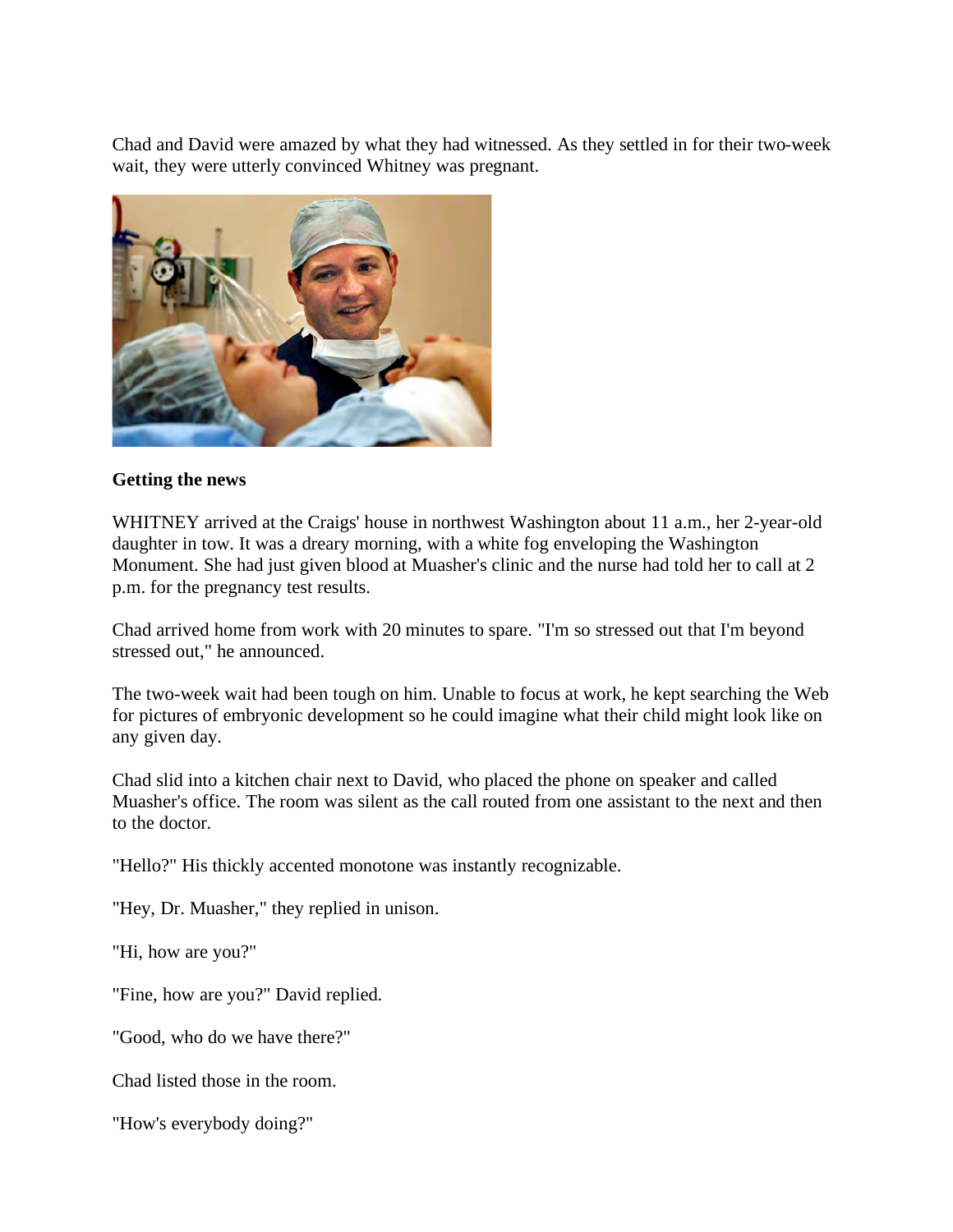"We're doing fine," they all answered. It was starting to seem like too much small talk.

"Good," he said, and paused. "I'm really sorry, you know, I don't have good news."

Chad's head dropped.

"The test was negative, unfortunately. I'm really very, very sorry. I mean, all of us are sorry. This is one of those situations where everything went fine, we expected it to work, and it just didn't work."



"So what do we do next?" David asked.

Muasher explained they could try a second transfer with frozen embryos in as little as three weeks. Whitney would have to stop her medications, wait for her period and then start a new regimen.

"Is that all right with you, Whitney?" David asked.

Her voice cracked. "Yeah," she whispered. "That's fine."

The doctor gave her instructions, told Chad and David to set up an appointment, then apologized twice more.

Whitney started to tear up.

"Hey, listen," David said, "it's certainly not your fault."

"I'm going to cry," she said.

"No, don't cry," said Chad, his own face puffy.

"It's a roll of the dice and we'll just keep going," David said.

Whitney began sniffling. "I'm sorry," she sobbed.

"Don't be sorry, Whitney," David said. "It has nothing to do … it's just … you know … it's sad for all of us but we'll try to do it again."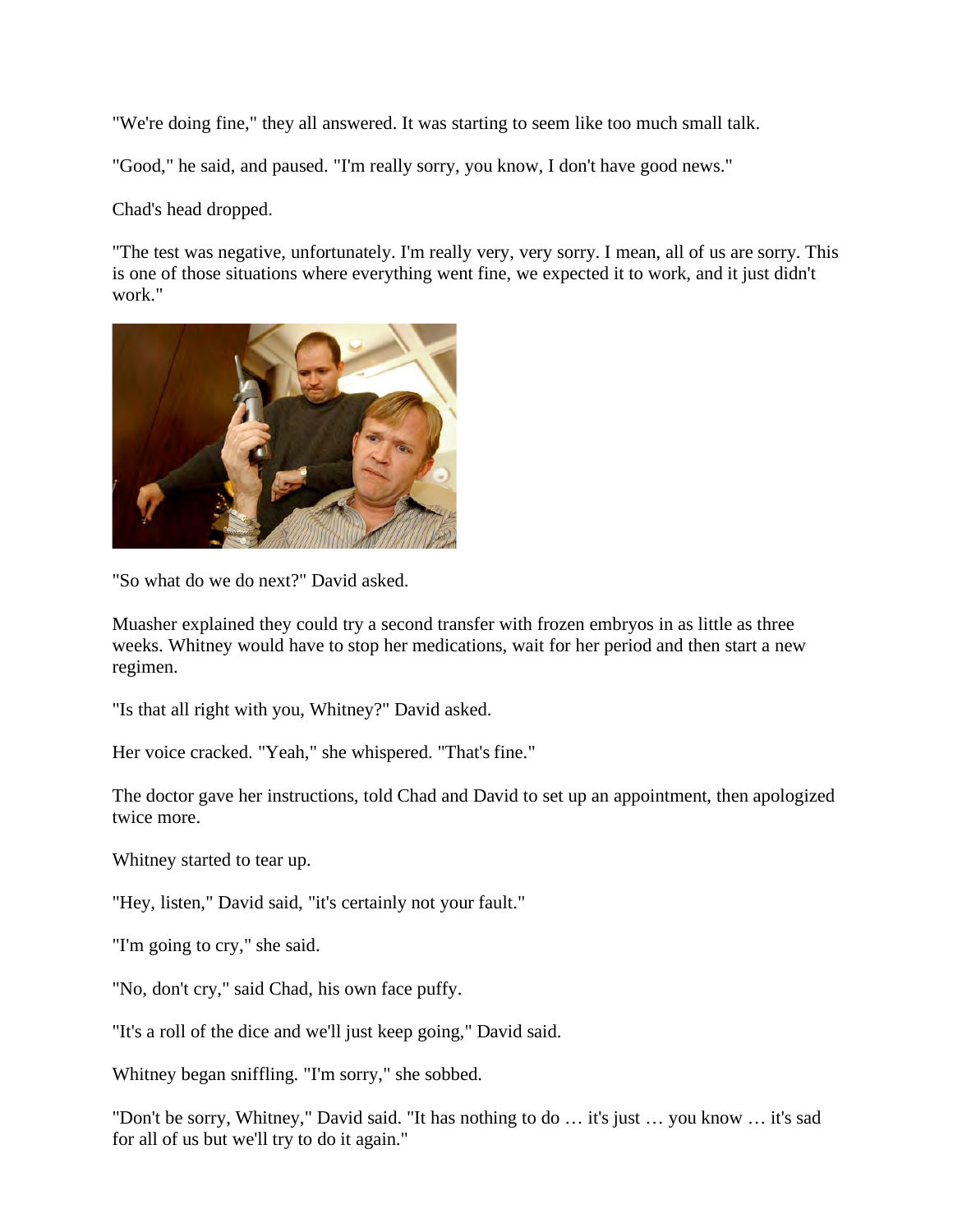They thanked her for all she had done, walked her to her car and hugged her goodbye. Both men dug their hands in their front pockets as she backed out of the driveway.

Chad and David started making calls — their mothers, their friends, Chad's sister, who was seven months pregnant with her second child.

"It's just one of those things," David told his mother. "You know, everything happens for a reason."

It was a family motto, and Chad and David had made it the guiding tenet of their Christian faith. God always had a purpose, though it might not reveal itself immediately. Perhaps the point here was to bring them closer to Whitney, David mused.

During the two-week wait, Chad had sent an e-mail to friends and family members informing them of the surrogacy project. As he followed up with a note that afternoon, he could not believe how arrogant they had been to assume it would take the first time.

"Please know that we have great faith that this will work and we will one day have a baby," he wrote. "It's just a matter of when…. God is teaching us about patience."

### **Playing the odds**

SUHEIL Muasher felt terrible for the guys, as he liked to call them. It was the first time he had treated two men as patients, and he'd badly wanted it to work.

"You wish you could call everybody with good news," he said the next day, "especially with cases that you work the hardest on. And in this case, we had to coordinate things with multiple people."

Born in Amman, Jordan, the doctor came from a prominent family; his brother, a one-time ambassador to the United States, was then deputy prime minister.

Muasher, who immigrated to the U.S. after training as an obstetrician at Johns Hopkins, represented a link between the earliest achievements of assisted reproduction and its newest and most controversial applications. He had studied and worked for more than two decades under Howard and Georgeanna Jones, the legendary husband-wife team who created the first IVF baby in the U.S. (and 15th in the world) in 1981.

The Joneses and their superiors at Eastern Virginia Medical School in Norfolk had never been completely comfortable with the use of IVF for patients without conventional fertility problems. But after Muasher went into business for himself in early 2004, he recognized that gay men might form a promising niche market.

He had no moral qualms, but he did have practical ones. He had wanted reassurances from the Craigs' lawyer that provisions had been made to care for their children if they went separate ways.

It frustrated him — and them — that he couldn't find an explanation for Whitney's failure to get pregnant. All the component parts — Jessica's eggs, both men's sperm, Whitney's uterus — had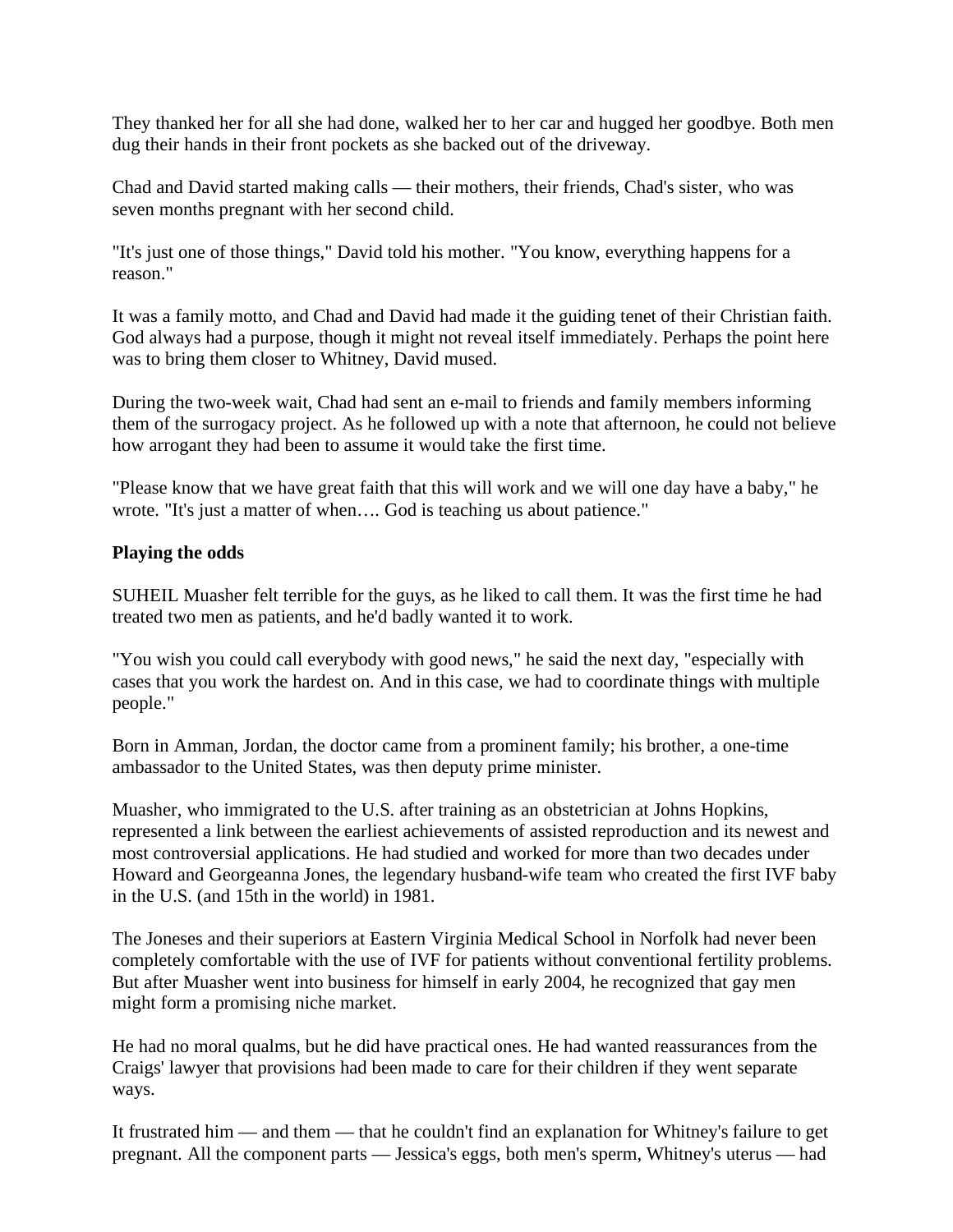seemed ideal. It was always possible he had simply selected embryos with undetectable chromosomal abnormalities.

At an appointment in late October, Muasher explained that the odds of success would decline with the next attempt. The remaining embryos had on first inspection been deemed inferior to the two he had already transferred. And only 70% to 80% of embryos typically survived the stresses of freezing and thawing.

Playing the odds, they decided to thaw five of their frozen embryos, hoping three would survive to be transferred.

As they wondered how many attempts it might take to get pregnant, they began to feel the press of time. Not only was the process getting more expensive by the day, but on Nov. 2, 2004, when George W. Bush was reelected, 11 states passed constitutional amendments to prohibit same-sex marriage. Chad and David understood the next front in the culture wars might well be gay parenting, and they feared the political tide would surge before they could complete a pregnancy.

On Nov. 17, Muasher called with unsettling news from his lab. His staff had thawed the five frozen embryos and only one was remotely viable. Deeply discouraged, they authorized him to thaw the remaining five.

Things only got worse when Chad, David and Whitney arrived at the clinic early the next morning. Of all the thawed embryos, only one was suitable to transfer. Muasher could not explain the extraordinary loss rate. He and his chief embryologist had checked conditions in the lab and all seemed fine.

"It happens maybe 2 to 3% of the time," he said.

Chad and David were starting to feel they weren't very good at this. "Now we really do need a miracle," Chad said. "We need to beat the odds big time."

Nobody was surprised when Muasher called two weeks later to say Whitney was not pregnant.

#### **Harder to give up**

NOW their frustration was palpable, bordering on anger. Chad had foolishly thought his obsession with research would give him a measure of control. Instead, he had a head full of information and no answers.

They faced the same questions so many infertile couples confront after repeated rounds of IVF. How long should they keep trying? How much bad news could they take? Was there a physiological problem or a lab problem, or were they just unlucky? Were they throwing good money after bad?

They had spent nearly \$70,000, much of it from a home equity loan. The costs would escalate rapidly with a second egg retrieval, and they were running out of cushion. Yet the more they invested, financially and emotionally, the harder it was to back away.

"This process just sucks," Chad said. "Oh my God, I don't know how people do this for years.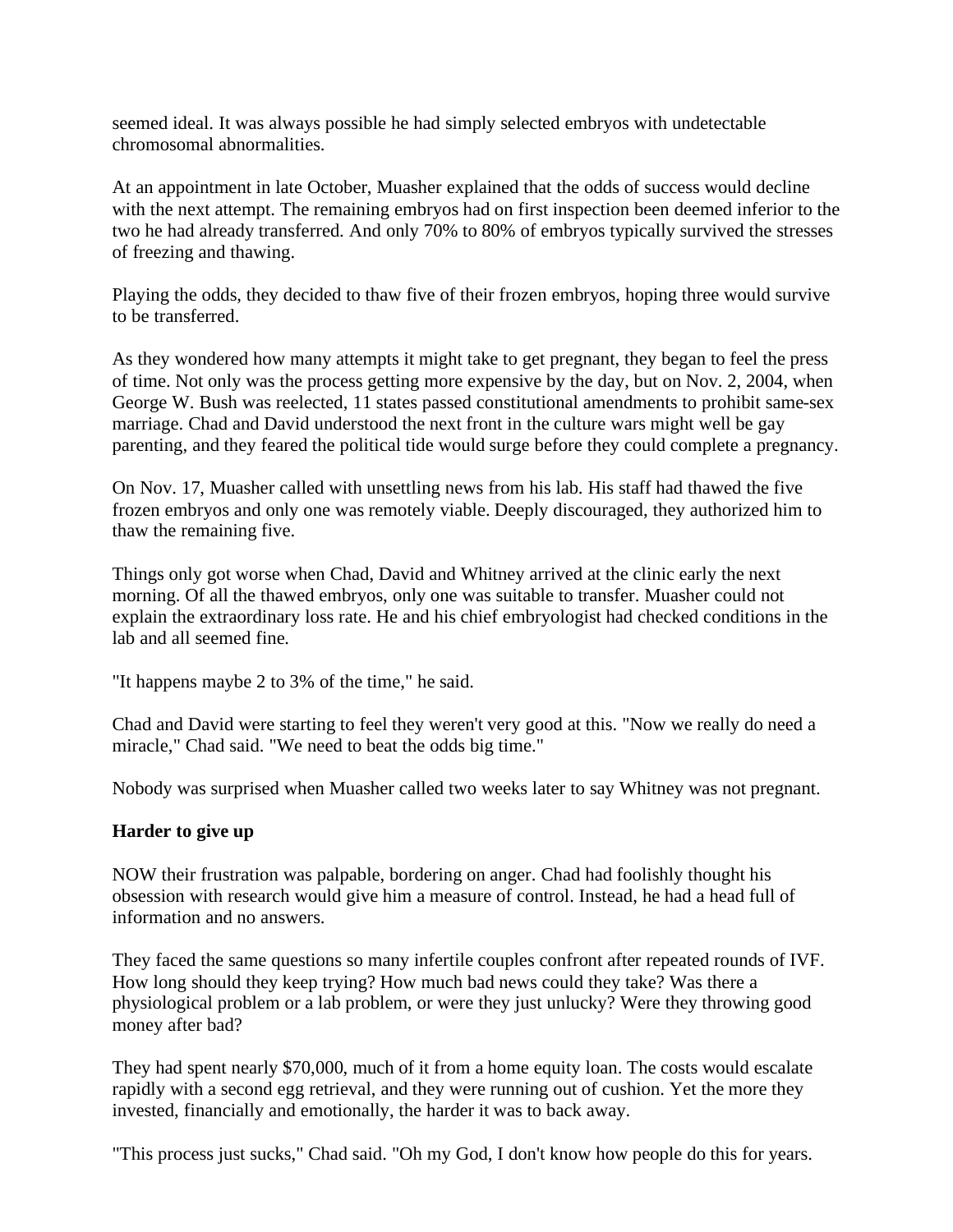You better have twice as much money as you think you need and three times the patience."

"And four times the time," David added. "I thought we'd have kids in kindergarten by now."

Whitney remained committed to Chad and David, but the process was wearing her down as well. The drugs made her sleepless and moody. She couldn't help but feel responsible for the failures. Her boyfriend had started calling her a "guinea pig." And if she didn't get pregnant, she would not receive the lion's share of her fee.

"I feel I'm trying so hard to make this happen," she said.

Though their confidence was shaken, Chad and David decided to stick with Muasher through another round. It didn't hurt that he offered a 20% discount.

Their lawyer, Diane Hinson, got in touch with Jessica, who instantly agreed to a second egg retrieval. This time she yielded 32 eggs, even more than before. Chad and David rewarded her with earrings to match her bracelet.

"If we have to do it a third time, you get a tiara," David said.

"Is it wrong to hope?" she teased.

Twenty-seven of the eggs fertilized, 14 by one of the men and 13 by the other. Their friend Lisa Alexander observed that they seemed to be "over-egged and under-uterized."

At Muasher's recommendation, they froze 12 of the day-old embryos and let the rest grow to the blastocyst stage. Seven made it.

On Feb. 1, 2005, Muasher picked the two best blastocysts — they were from the same batch and placed them in the center of Whitney's uterus. The others were frozen.

Again they all gathered in the Craigs' kitchen to receive the news. And again it was negative.

When Muasher finished his apologies, David looked at his partner. "We just can't get it right, can we?" he said.

"Is it possible he's doing something wrong?" Chad asked dejectedly. "Everything looked so perfect."

To try to isolate the problem, Muasher suggested new tests on Whitney, including a biopsy of her uterine lining. The tests would be invasive and costly. And if they detected trouble, such as a blockage, it might require surgery. Whitney, who had already been subjected to 64 injections and 164 estrogen patches, hadn't signed on for that.

# **New possibility**

Ten days after the third negative pregnancy test, Chad got a call from his 33-year-old sister, Tonya Rosenberger, who lived in Arlington, Texas. Sissy, as the family called her, had just delivered a second child after a wonderfully easy pregnancy, and had been tracking her brother's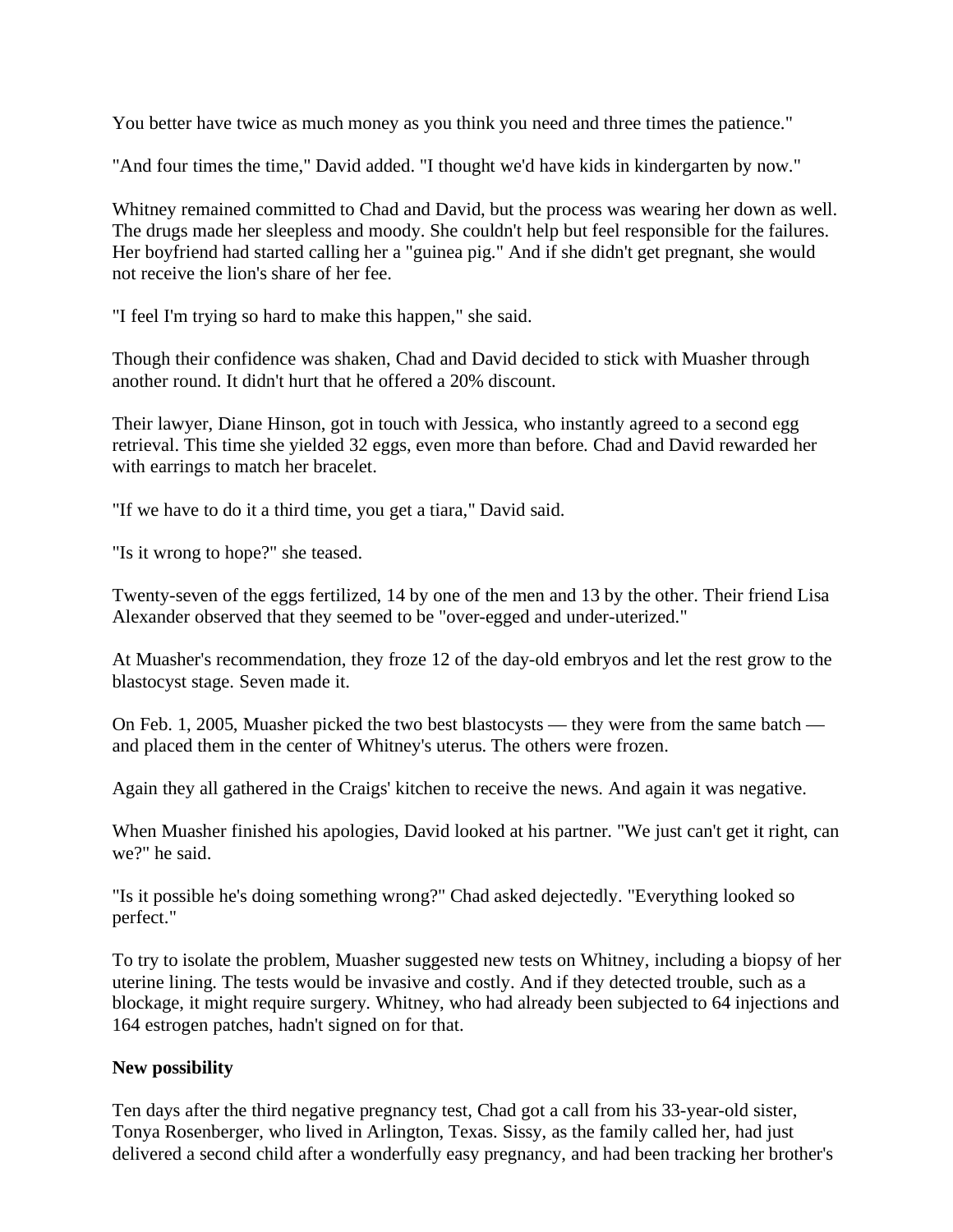efforts closely.

She sensed that Chad and David were running out of money and resolve, and she thought she might have a solution.

"What would you think about me being the surrogate?" she asked Chad. "You wouldn't have to pay me."

"Are you kidding me?" Chad asked. "My God, I'm thrilled, but I don't know what to think."

What he really thought was that it was too much to ask. Did she fully understand what she was volunteering to do?

He knew Sissy was terrified of needles. And because Texas statutes were neither surrogacyfriendly nor gay-friendly, she and her two kids might have to spend the last eight weeks of the pregnancy with them in D.C. to be sure she delivered in Maryland.

How would her husband, Jay, feel about her carrying her brother's child? Only a year earlier, they had balked at her being the egg donor.

Sissy told Chad they had discussed the idea, and that Jay, an engineering professor, was fully on board. Surrogacy, he had remarked, was "like loaning someone your car, only a little more."

Sissy assumed she would develop a special bond with the baby, and might even suffer postpartum depression. But she thought it would be worth it to know that Chad and David finally had a child to love.

"Any kid would be lucky to grow up with them as parents," she said. "I wish they would adopt me sometimes."

She told Chad, "This is something we really want to do for you."

The only complication, she said, was that she wanted to breastfeed her baby, Anabelle, for six months. She would not be able to start the surrogacy process until midsummer.

Chad's head spun with the possibilities. He and Sissy, separated by 12 months and two weeks, had been close since early childhood, their bond forged by the shared trauma of their parents' divorce. The journey would be much more meaningful with her along for the ride.

"I think it will make everything better," Chad said, "but it has the potential to make the bad stuff, like negative pregnancy tests, even more painful."

Their mother, Debbie Young, who still lived in south Georgia, told them she thought it would be wonderful. She was moved that her children remained so connected. Whatever horror she had felt when Chad came out 15 years earlier seemed long forgotten.

She worried, though, that failure could come between Sissy and Chad. Her daughter was headstrong. Her son was sensitive. Sometimes they clashed. This would be the fourth attempt at a pregnancy, and she thought Sissy might feel the pressure.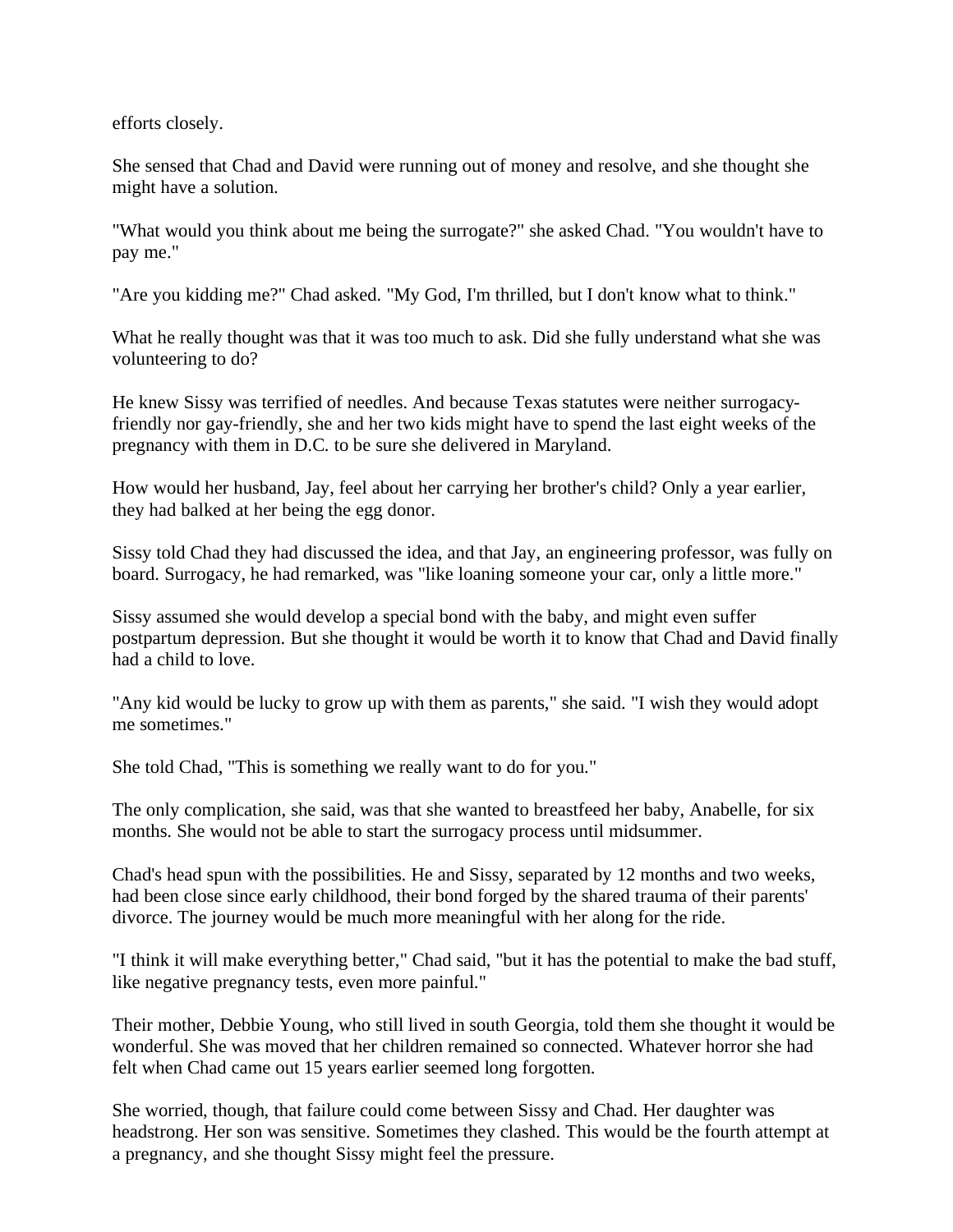"Chad," she said one day, "you do realize there's a possibility the same thing could happen. I'm not trying to be a downer here, but I don't want any problems between y'all if it doesn't work out."

"I realize that, Mother," he said. "I know all of that."

Sissy and Jay knew suburban Dallas might not be the easiest place to carry a child for two gay men. Jay wasn't going to advertise it around the campus where he was trying to gain tenure. They were prepared to lose some friends, and to deflect any questions with humor.

"Didn't you know," Sissy would drawl, "that it's a tradition in south Georgia to have your brother's baby?"

### **Feeling optimistic**

THAT summer, Chad and David made a rather sudden decision to move from Washington back to Atlanta, where they had met eight years earlier. The cost of living would be lower, and it would bring them closer to family. Chad's stepfather had been ailing, and his mother needed a hand.

They made a tidy profit on their house and used it to pay off their surrogacy debts. In Atlanta, they bought a two-story manor and began a top-to-bottom renovation, with plans to move in December.

The legal process to help Chad and David take clear title to their children had already been complicated by the selection of a surrogate from Texas. Now they would need lawyers and doctors in three states, each with its own adoption laws and birth certificate practices.

They were moving to a state where, only a year earlier, 76% of voters had supported a constitutional amendment banning gay marriage. There were rumblings in the Georgia Capitol that social conservatives might introduce legislation in the next session to ban gay adoption. The clock was ticking.

Sissy weaned Anabelle in August and began her drug regimen. She flew to Washington in late October and prepared for the Nov. 5 embryo transfer. Diane Hinson drafted contracts saying that Sissy would carry up to triplets.

Muasher was pleased to have a new variable in the equation. This round, he decided to thaw eight of the frozen day-old embryos. Six survived the thaw, and the doctor allowed them to grow for two more days.

To improve their chances, he decided to transfer three. At Chad's request, he utilized a chemical process called assisted hatching, designed to help the embryo implant in the uterine lining.

Chad hugged Sissy on her way into the operating room, and he and David held hands at her side as Muasher transferred the embryos. "I hope this is the moment," Sissy prayed.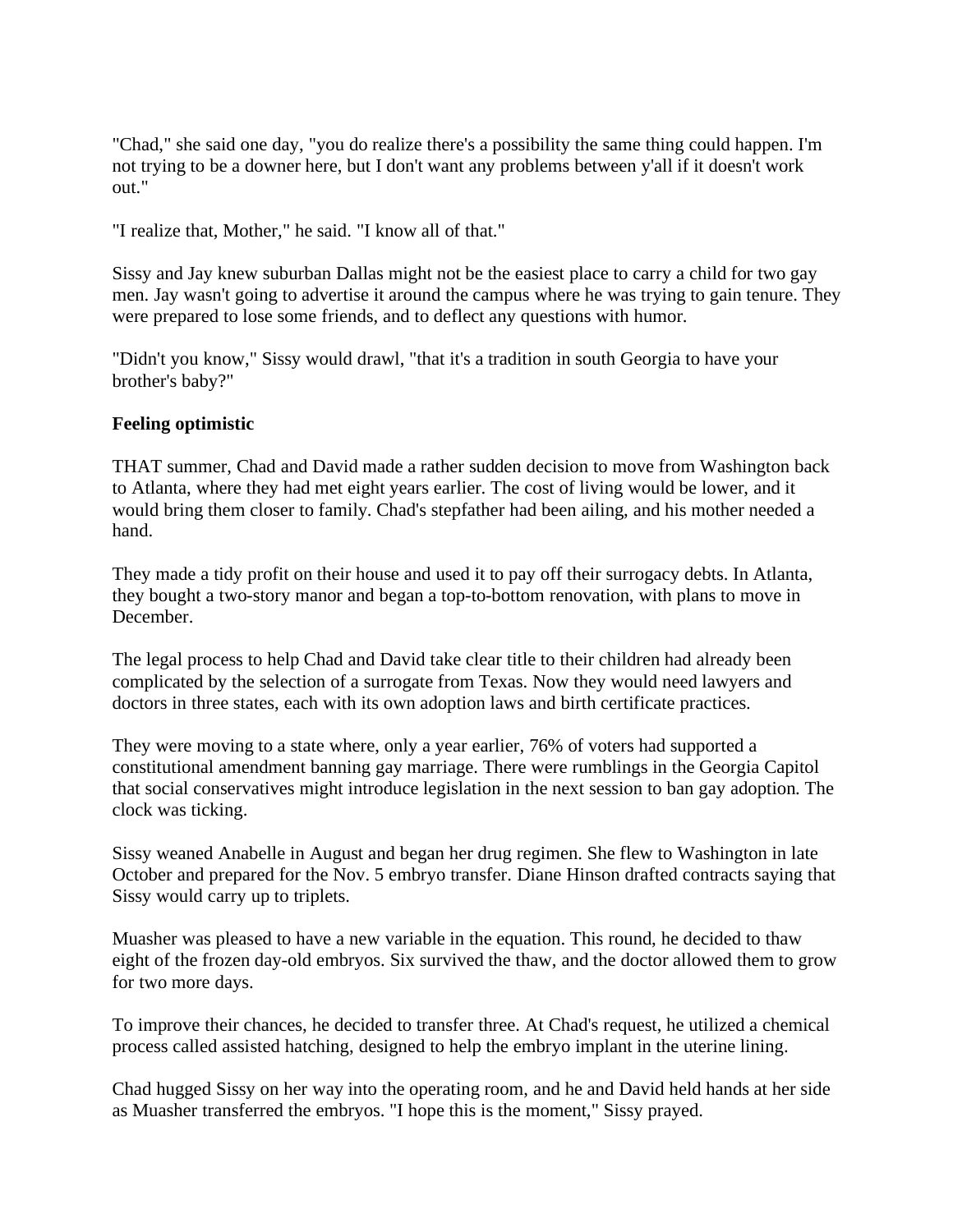She was amazed at how brief and antiseptic the procedure was. "If I'm going to get pregnant," she told herself, "the least they could have done is put a little mood music on."



Muasher, as always, exuded optimism. "I think we have a good chance," he told them as he finished.

After Sissy returned to Texas, Chad called every day to see if she noticed any symptoms. "How's your uterus feeling?" he would ask, making her laugh. At first there was some cramping, but then it disappeared. As the pregnancy test neared, she could feel the tension mounting. "They're just so positive about it," she said of Chad and David. "It makes me nervous."

On Nov. 17, Sissy gave a blood sample in the morning, and later collected the results in a sealed white envelope. It stared at her from the kitchen counter as she waited for Chad and David to arrive on a late-afternoon flight from Washington.

After exchanging hugs and some chitchat, Sissy grabbed the envelope and tapped it on the counter.

"D'you want to do it?" Chad asked.

"I'm very nervous about it," she said.

Chad took the letter, ripped it open, and instantly made sense of the numbers. "Negative," he said. "It's negative."

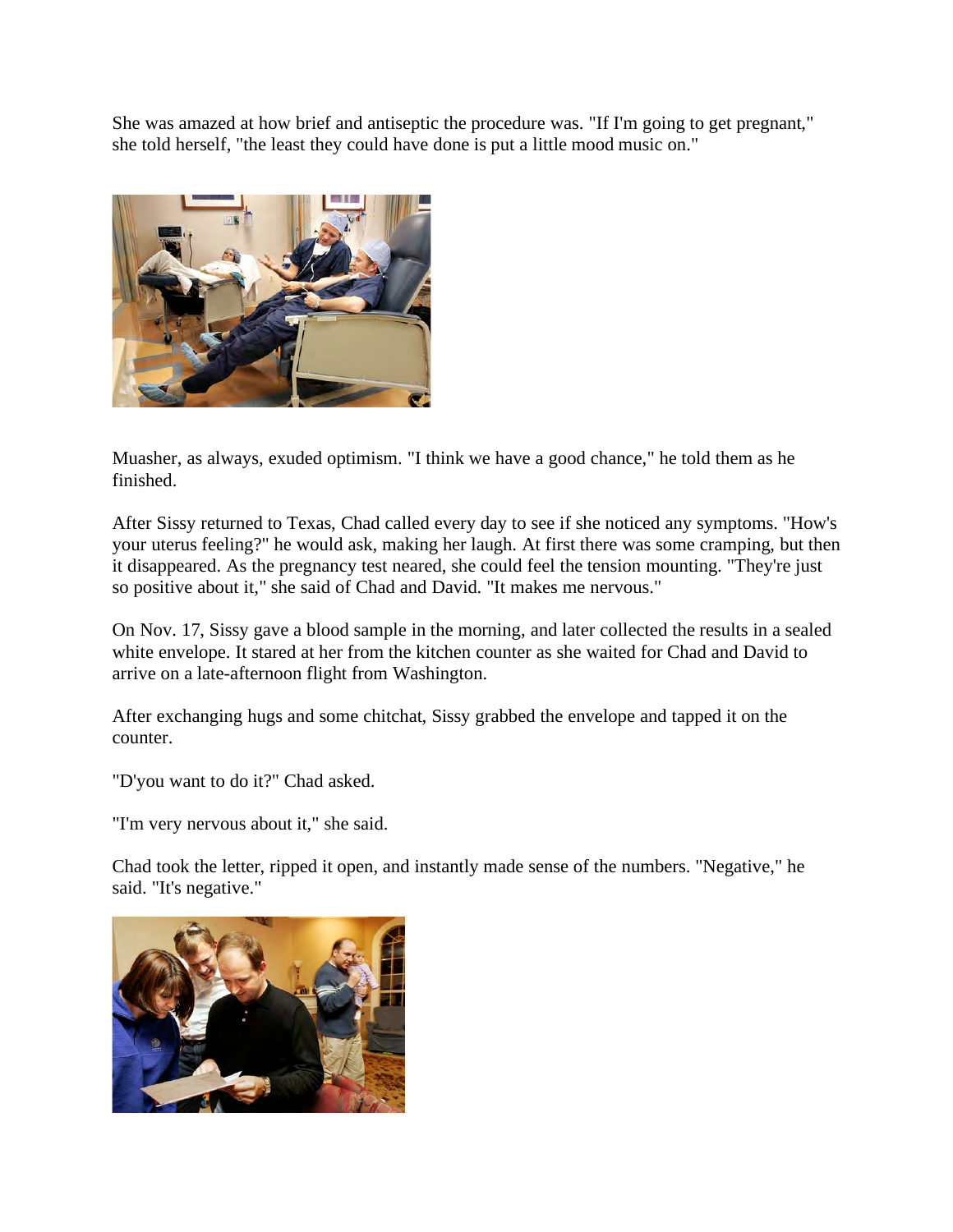#### **A last chance**

Chad and David didn't know what to do. They had frozen embryos remaining, but was it worth putting Sissy through another round of hormone treatments? They wondered whether they should raise their odds by starting over with a fresh embryo transfer, perhaps with a new egg donor.

When they heard that Whitney's boyfriend had gotten her pregnant, it reinforced the hypothesis that Jessica's eggs, though high in number, might be low in quality. But finding a new donor would add months and tens of thousands of dollars to the process. And it would leave their remaining embryos in frozen suspense, a prospect that made them uneasy.

"I don't want to leave them out of the game," David said.

Muasher, meanwhile, had thrown up his hands. "I tried my best here," he told David in a phone call the next day, "but I don't know what else to do. I'm ready to give up."

Chad and David looked into doctors in Dallas, but could not find one that would work with gay men. A clinic in Atlanta said it would take them, but would not transfer embryos from both simultaneously. Furthermore, transporting frozen embryos could be risky.

Muasher agreed to give it one more shot. This time, Chad and David wanted to transfer three blastocysts, pushing the boundaries of accepted medical practice. To prevent high-risk multiple gestations, fertility industry guidelines recommended the transfer of no more than two embryos in most instances, and fewer in the case of blastocysts. Muasher stunned them when he said that, given their track record, he would even consider transferring four. "I'm good with three," Sissy interjected. "Four makes me nervous."

On Jan. 9, 2006, Muasher's staff thawed the four remaining day-old embryos and began the delicate process of growing them into blastocysts. Later that week, they also thawed the five blastocysts that had been frozen previously. When Chad, David and Sissy sat down in Muasher's office, he told them he planned to transfer three embryos — all from the bunch that had been growing all week. Two of the embryos had been fertilized by one man, and one by the other. There would be none left.

Because expectations were low, the mood was light. Chad had stuck a lucky penny in his loafer, and David joked that Sissy should put it in her uterus.

As they left to prepare for the transfer, David told Muasher that perhaps this would be the last time they would see each other. "I honestly hope so," the doctor deadpanned, and they all laughed.

The statistics told them that this final attempt would be the least likely to work. They had four failures behind them. They were using second-string embryos that had been frozen and thawed and then cultured for five days in a dish. The odds had broken against them for 15 months. This time, they were lower than ever.

Next: Will Chad and David become fathers?